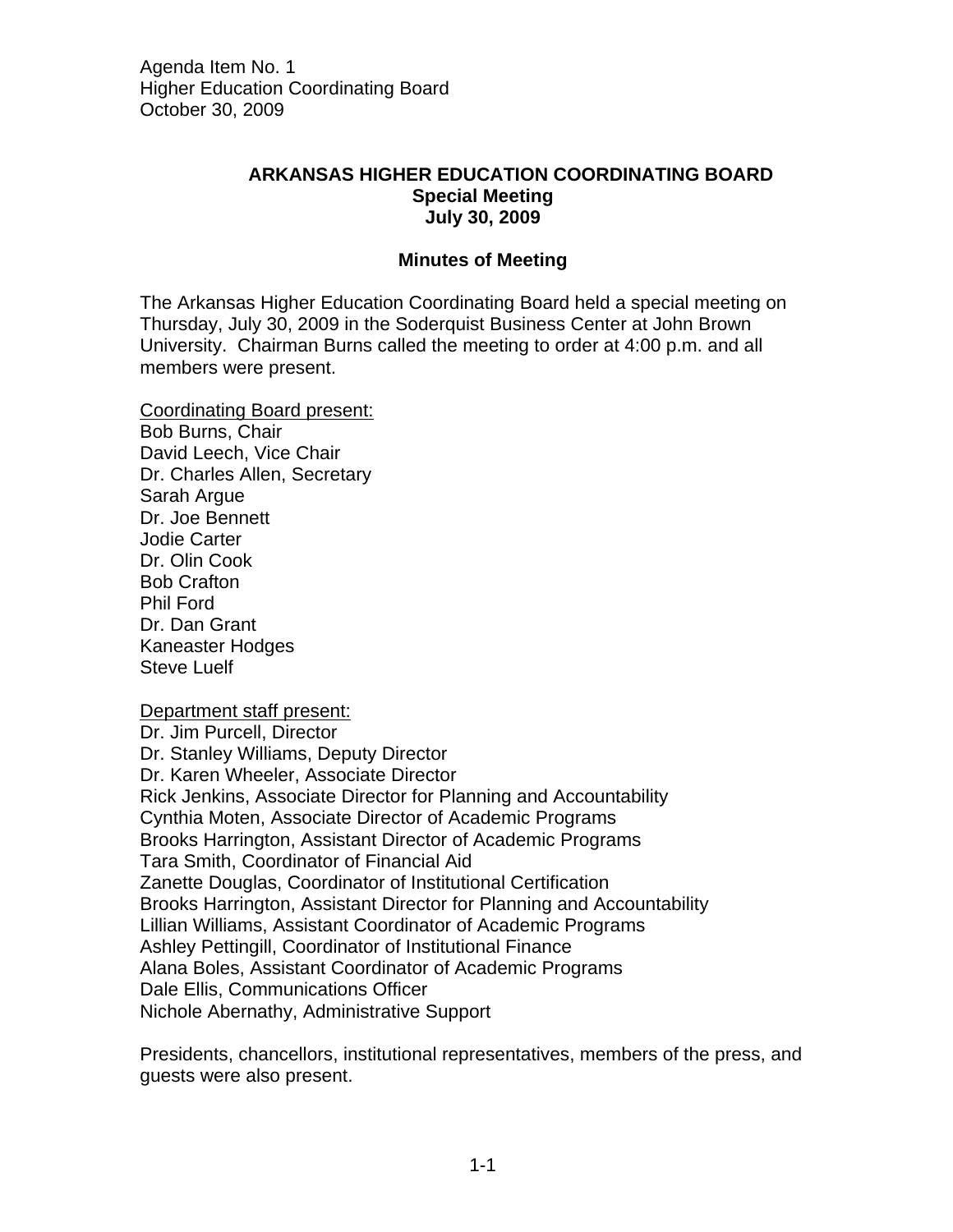Chairman Burns thanked presidents and chancellors for attending the Special Board meeting.

Next, Chairman Burns introduced new Board member Sarah Argue from Little Rock and welcomed her to her first AHECB meeting.

Dr. Glen Fenter, President of Mid-South Community College (MSCC), spoke on the Goldsby program, MSCC's unique and innovative scholarship program. The Goldsby Scholarship program provides funds for high school students to attend MSCC classes and earn a substantial number of hours toward their college degrees. It also serves to streamline and enhance the transition from high school to college. Since 2002, approximately 136 degrees and certificates have been awarded to Goldsby Scholars. Dr. Fenter stated that if Arkansas wants different results, we have to embrace different systems and ideas.

## Agenda Item No. 1 Concurrent Enrollment Update

Dr. Purcell discussed concurrent enrollment in Arkansas. He noted that concurrent enrollment does help to expedite the number of degrees produced in Arkansas. There are two kinds of concurrent enrollment courses; General Education courses, which can be taught on college campuses or in high schools and Career/Technical Education (CTE), which are taught on college campuses or sometimes at career centers. Data show that in 2008, 17,136 students registered in General Education courses and 13,947 in CTE courses. Data also showed that English and mathematics were the top two General and Education courses in 2008.

Arkansas law and AHECB policy address minimum standards of readiness for high school students taking general education college courses, said Dr. Purcell. Institutions that offer a concurrent enrollment course on a high school campus taught by a high school teacher must hold membership in the National Alliance of Concurrent Enrollment Partnerships (NACEP). Concurrent courses taught on a high school campus by high school teachers are required to meet the same standards as college courses taught on the campus. Concurrent courses taught on a high school campus must be endorsed, meaning that they are college-level courses in one of the four core areas of math, English, science, and social studies and listed in the Arkansas Course Transfer System (ACTS).

ADHE staff will review, in cooperation with ADE, blended AP/concurrent offerings throughout the state to determine if these programs are pedagogically appropriate and in keeping with the ADHE guidelines. The pilot report deadline will be extended from its initial due date of May 2009 to May 2011 which will provide for the continuation of the statewide blended AP/concurrent course pilot program for a minimum of two years.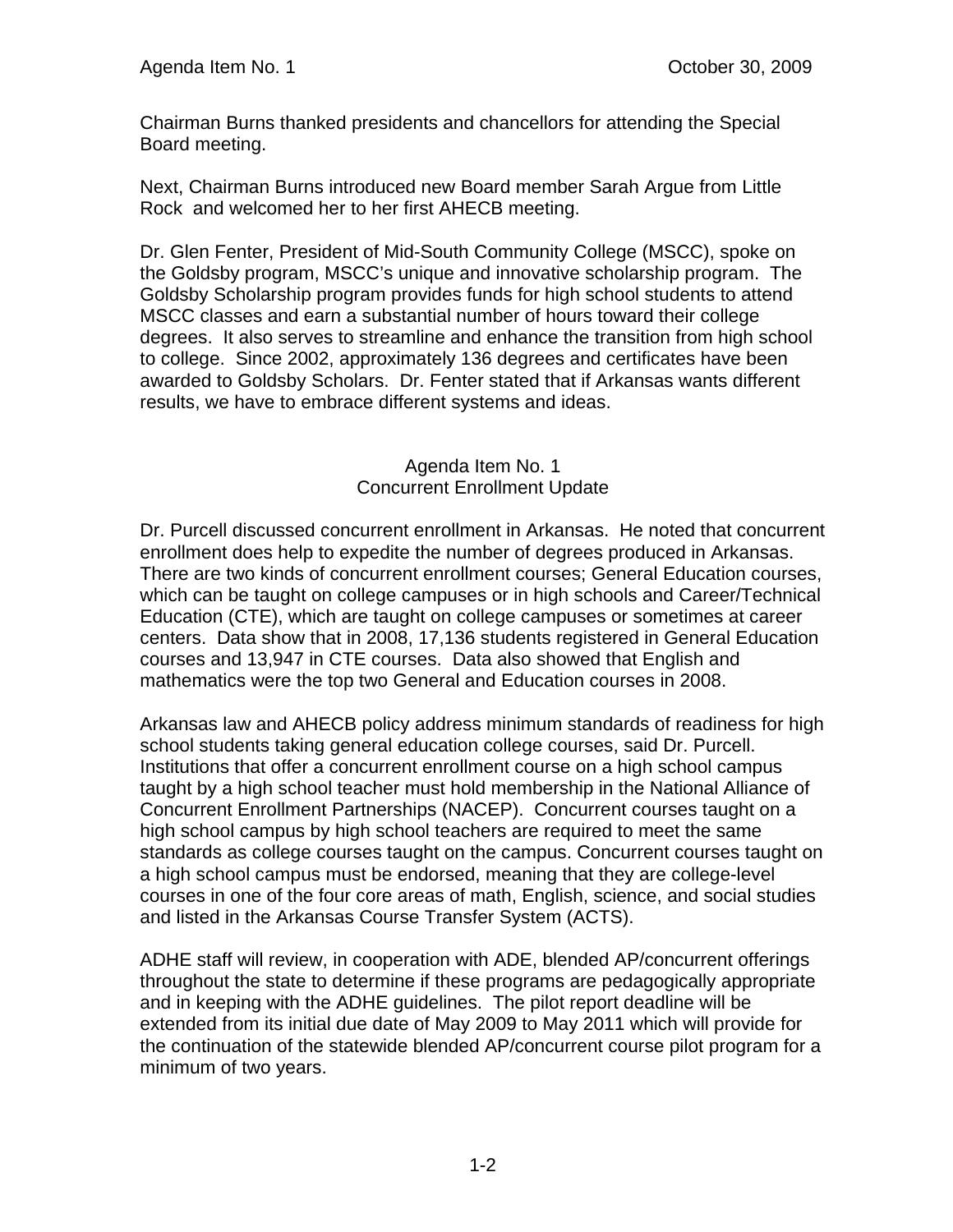On March 27, 2009, the Legislative Joint Auditing Committee asked for a review of funding issues related to concurrent credit courses. Due to complexities involved in the higher education formula funding process, the amount of funding provided to colleges and universities for concurrent credit students could not be determined (there are inconsistencies among the State's colleges and universities in recording the activities, i.e., tuition, scholarships, tuition waivers, related to concurrent credit students).

Dr. Purcell explained that the quality and integrity of concurrent courses taught by high school teachers at the high school was also among stakeholder concerns.

As a result of the concerns, ADHE has established a group of presidents and chancellors to recommend resolutions for concurrent enrollment issues. A group of senior administrators from two- and four-year institutions will take the recommendations and recommend to ADHE staff policy and procedure changes.

The AHECB will be asked to act on concurrent enrollment recommendations no later than January 2010. Dr. Purcell stated that progress is being made.

Dr. Joel Anderson voiced serious reservations regarding a common end-of-course exam stating that a cookie-cutter approach is not practical. He said focus on the adherence of NACEP standards instead of end-of-course exams, would be more beneficial.

Dr. Barry Ballard commented that concurrent courses present a wonderful opportunity for students. He said that the legislative community says that institutions are inconsistent, when in fact, they're just different. One of our greatest strengths is our diversity. We do things differently to serve our individual communities. Dr. Ballard stated that institutions should be commended in 2010 for meeting NACEP standards.

Phil Ford asked what the difference is in AP and concurrent courses. Dr. Ballard stated that concurrent courses take the college courses to the high schools and AP courses are high school courses.

Dr. Dan Grant voiced concern stating that part of the college experience involves having a relationship with other college students.

Kaneaster Hodges asked if there are state appropriations for AP courses. Dr. Ballard said there are millions.

Mr. Hodges said that there seems to be a growing number of high school valedictorians and asked if it is a result of grade inflations.

Dr. Charles Allen asked what the oversight process is for AP courses. Dr. Ballard said evaluations.